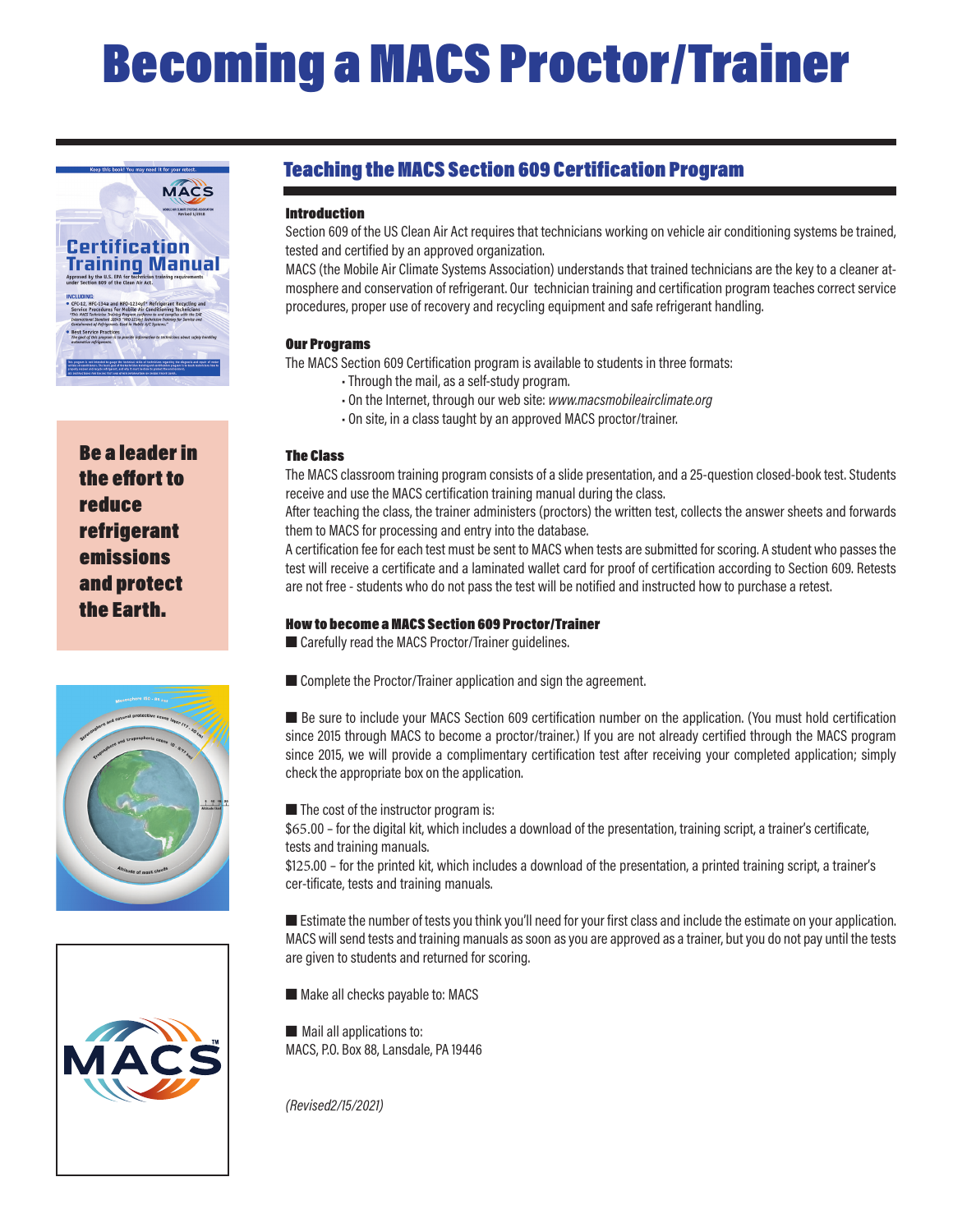## MACS Proctor/Trainer Guidelines

#### Instructor's Outline

#### *Preparation:*

Use a classroom setting, providing tables or arm desks, so participants can comfortably take the test at the end of the training session.

Make appropriate arrangements for viewing of the slide presentation. For instance, multiple monitors or a video projector may be necessary for larger groups. Use of a screen size suitable for the size of the class should also be considered for slide visibility.

Remember to have on hand an adequate supply of sharpened pencils with erasers for marking tests.

- 1. Upon arrival, participants must receive package containing the MACS training manual.
- 2. To open meeting, advise participants that they will be taking a 25 question test at the end of the training session, and that the test will be based on information presented in the slide presentation and instructor's comments.
- 3. Present information contained in "Introduction" from supplied script.
- 4. Present slide presentation. (Note: Additional information or emphasis may be added, but nothing substantial may be removed from the text, because the test is keyed to this information.)
- 5. Advise participants to read MACS training manual thoroughly, and keep it for reference, because it contains information that can help them avoid service problems.
- 6. If the training program is presented by an equipment manufacturer, information on operating that particular equipment may be presented.
- 7. Make the following announcements before distributing tests: (a) The test I am about to distribute consists of 25 questions. You must correctly answer a minimum of 18 questions correctly to become certi-

fied. It is a closed-book test. You are not allowed to refer to any notes or printed material, or talk to others during the time the test is being administered.

(b) Mark only one answer for each question. If you mark more than one answer, your response will be scored as incorrect. If you have not passed the test, you will receive a letter and instructions on how to purchase a re-test.

(c) No discussion of questions or responses is allowed.

(d) Check your answers after you have completed the test. Make sure that you've only marked one answer for each question.

(e) When you receive your test, turn it over and fill in your name, home address, company name, ONLY Last four digits of Social Security number, and sign the test.

(f) Please print this information carefully, because it will be used by MACS to maintain its records and issue certification credentials to you. Don't start answering the questions until I tell you to begin.

- 8. Distribute the test and allow adequate time for participants to fill in the information requested on the back of the test.
- 9. When everyone is ready, announce that they will have 30 minutes to complete the test. Tell them to begin.
- 10. When the 30 minutes is up, collect the tests and make the following announcements:

(a) The tests will be returned to MACS

for processing. If you have passed the test, MACS will forward your credentials to you.

(b) If you have not passed the test, MACS will send notification to you and instructions for purchasing another test. (Don't make the latter statement until the program is complete and all tests have been collected.)

- 11. Review the identification statements on the back of each test (student information), and if any are incomplete or illegible, request that they be filled out correctly.
- 12. Dismiss the class.
- 13. Make a copy of the identification statements so that you can retain a record of all class participants.
- 14. Complete the MACS provided coversheet with name, address and phone number of the trainer and the date the class was given. Payment of \$15.00 per test, \$17.50 if each student pays separately, is expected before tests will be graded.
- 15. Make a photocopy of the coversheet and tests to maintain for your records.
- 16. The coversheet, tests and payment should be mailed to:

#### **MACS-EIF P.O. Box 88 Lansdale, PA 19446**

*Do not send tests by FedEx or UPS, as the address provided is a post office box.*

### QUESTIONS? MACS Mobile Air Climate Systems Association P.O. Box 88, Lansdale, PA 19446 (215) 631-7020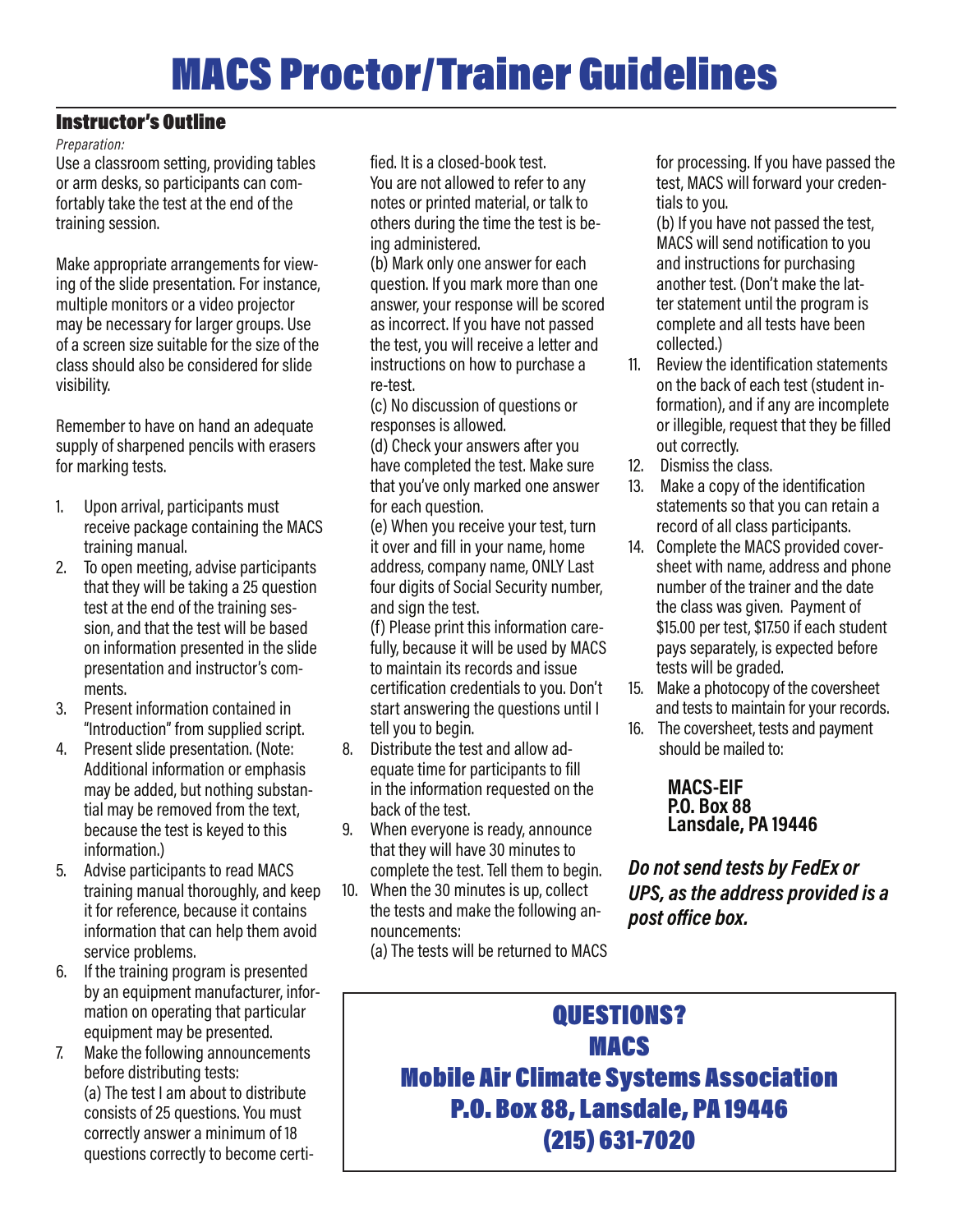## MACS Proctor/Trainer Application

| <b>PLEASE TYPE OR PRINT</b>                                                                                                                                                                                                                                                                                                                                                                                                                                                                                                                                                                                                                                                                                                                                                                                                                                                                                               |                       |                                            |     |                      |
|---------------------------------------------------------------------------------------------------------------------------------------------------------------------------------------------------------------------------------------------------------------------------------------------------------------------------------------------------------------------------------------------------------------------------------------------------------------------------------------------------------------------------------------------------------------------------------------------------------------------------------------------------------------------------------------------------------------------------------------------------------------------------------------------------------------------------------------------------------------------------------------------------------------------------|-----------------------|--------------------------------------------|-----|----------------------|
| <b>FIRST NAME</b>                                                                                                                                                                                                                                                                                                                                                                                                                                                                                                                                                                                                                                                                                                                                                                                                                                                                                                         | <b>MIDDLE INITIAL</b> | <b>LAST NAME</b>                           |     |                      |
| MACS CERTIFICATION NUMBER                                                                                                                                                                                                                                                                                                                                                                                                                                                                                                                                                                                                                                                                                                                                                                                                                                                                                                 |                       | LAST FOUR DIGITS OF SOCIAL SECURITY NUMBER |     |                      |
| Q (PLEASE CHECK) I am not certified by the MACS Program and require complementary mail-in certification materials sent to me at the address below:                                                                                                                                                                                                                                                                                                                                                                                                                                                                                                                                                                                                                                                                                                                                                                        |                       |                                            |     | (Must be since 2015) |
| COMPANY / AFFILIATION                                                                                                                                                                                                                                                                                                                                                                                                                                                                                                                                                                                                                                                                                                                                                                                                                                                                                                     |                       |                                            |     |                      |
| ADDRESS                                                                                                                                                                                                                                                                                                                                                                                                                                                                                                                                                                                                                                                                                                                                                                                                                                                                                                                   |                       |                                            |     |                      |
| <b>CITY</b>                                                                                                                                                                                                                                                                                                                                                                                                                                                                                                                                                                                                                                                                                                                                                                                                                                                                                                               |                       | <b>STATE</b>                               | ZIP |                      |
| PHONE NO.                                                                                                                                                                                                                                                                                                                                                                                                                                                                                                                                                                                                                                                                                                                                                                                                                                                                                                                 |                       | <b>CELL PHONE</b>                          |     |                      |
| FAX<br>Describe your qualifications to become a MACS Proctor/Trainer (teaching experience, number of years in the automotive air conditioning industry, etc. You may<br>include a separate sheet of paper if you wish.):                                                                                                                                                                                                                                                                                                                                                                                                                                                                                                                                                                                                                                                                                                  |                       | EMAIL                                      |     |                      |
| The cost of the instructor program is:<br>\$65.00- for the digital kit, which includes a download of the presentation, training script, a trainer's certificate, tests and training manuals.<br>\$125.00 - for the printed kit, which includes a download of the presentation, a printed training script, a trainer's certificate, tests and training manuals.                                                                                                                                                                                                                                                                                                                                                                                                                                                                                                                                                            |                       |                                            |     |                      |
| <b>Agreement</b><br>I am applying to become a Proctor/Trainer for the Mobile Air Climate Systems Association Technician Training and Certification Program for Refrigerant Recovery<br>and Recycling.<br>I have reviewed the MACS Proctor/Trainer Guidelines, and I agree to use MACS Technician Training and Certification slide show, manual and test materials accord-<br>ing to those guidelines. I further agree to conduct training and testing as required by MACS and as detailed in those guidelines. I understand that any misuse of<br>these materials or complaints received by MACS regarding my implementation of the program will be investigated by MACS, with appropriate action to follow in<br>the event that misuse is demonstrated.<br>At no time while acting as a MACS Proctor/Trainer will I endorse any specific manufacturer of MVAC service equipment or their products. I understand that any |                       |                                            |     |                      |
| hands-on demonstration of the proper use of MVAC service equipment in the course of training will not include any comparisons between products.                                                                                                                                                                                                                                                                                                                                                                                                                                                                                                                                                                                                                                                                                                                                                                           |                       |                                            |     |                      |

While conducting training and testing with the MACS Technician Training and Certification Program for Refrigerant Recovery and Recycling, I will only use UL listed and SAE certified equipment.

By signing this agreement, I agree to conduct the program as outlined by MACS, and agree to protect the integrity of the program by controlling distribution of the test to participants only, by not photocopying and distributing the test to unauthorized persons and by taking any other measures necessary to see that the training/ testing program is administered within the guidelines MACS has provided.

| SIGNATURE                                                                                                                                                                                                                                                                                                                                                |                                                                                                                                                  | <b>DATE</b> |  |
|----------------------------------------------------------------------------------------------------------------------------------------------------------------------------------------------------------------------------------------------------------------------------------------------------------------------------------------------------------|--------------------------------------------------------------------------------------------------------------------------------------------------|-------------|--|
| <b>Estimated Number of Required Materials</b><br>Training Manuals and <b>Franch Advisors</b><br>[These will be sent to you upon your approval to be a MACS Proctor/Trainer. Payment<br>for certification, at \$15 per participant (including cost for testing materials) will be<br>required upon completion by student when tests are sent to MACS-EIF] | <b>MACS</b><br><b>Mobile Air Climate Systems Association</b><br><b>P.O Box 88, Lansdale, PA 19446</b><br>$(215)$ 631-7020<br>Fax: (215) 631-7017 |             |  |
| <b>Method of Payment:</b>                                                                                                                                                                                                                                                                                                                                |                                                                                                                                                  |             |  |
| <b>MY CHECK NUMBER</b>                                                                                                                                                                                                                                                                                                                                   | FOR \$                                                                                                                                           |             |  |
| CHARGE MY: └┛ VISA └┛ MASTERCARD<br>$\Box$ discover                                                                                                                                                                                                                                                                                                      | $\Box$ AMERICAN EXPRESS<br>NAME ON CARD:                                                                                                         |             |  |
| <b>CARD NUMBER</b>                                                                                                                                                                                                                                                                                                                                       | <b>EXPIRATION DATE</b>                                                                                                                           | csc         |  |